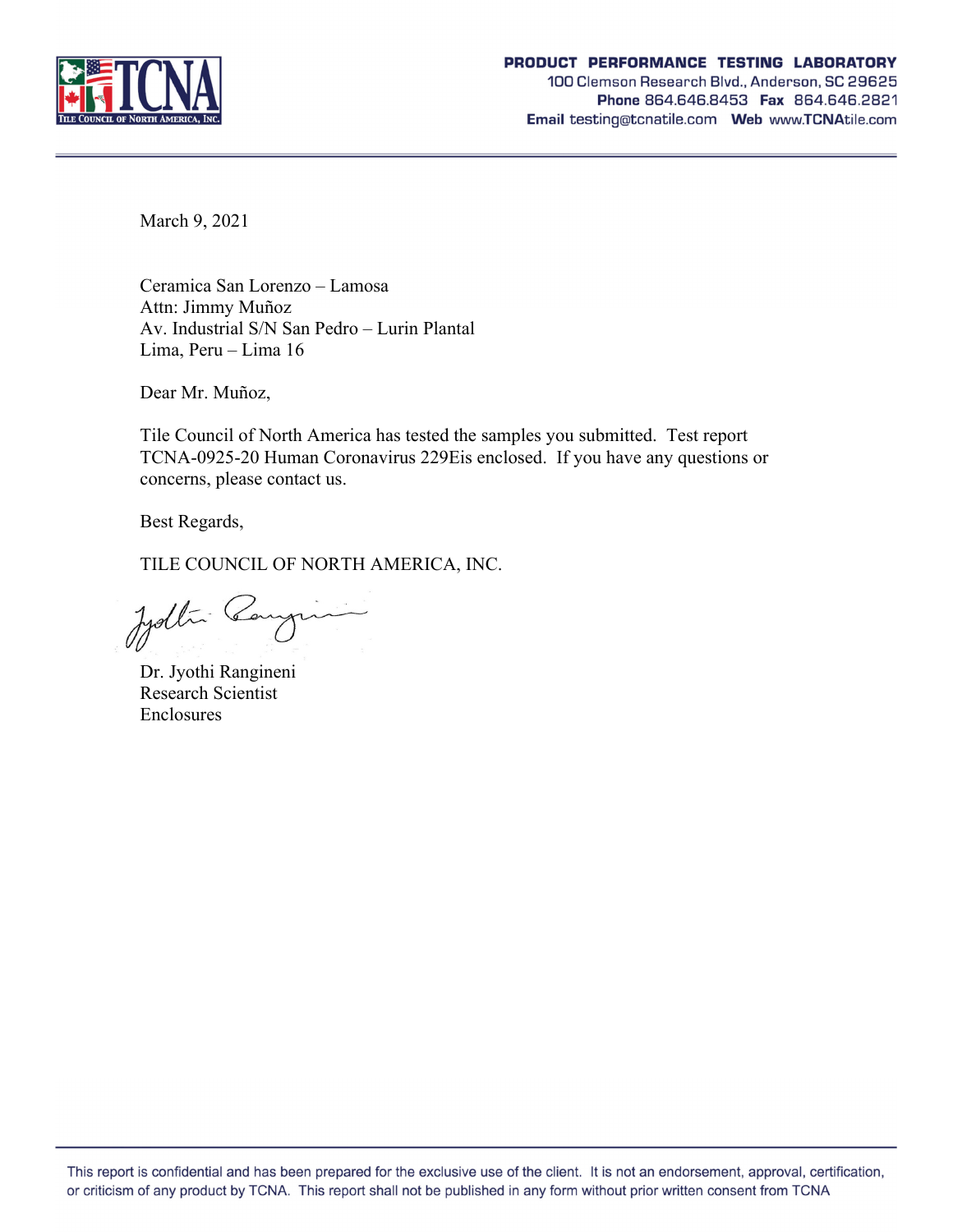

| <b>TCNA TEST REPORT NUMBER:</b>                                                                                                                                                                  | <b>TCNA-0925-20</b>                                                                                   | <b>PAGE: 1 OF 3</b> |  |  |  |
|--------------------------------------------------------------------------------------------------------------------------------------------------------------------------------------------------|-------------------------------------------------------------------------------------------------------|---------------------|--|--|--|
| <b>TEST REQUESTED BY:</b>                                                                                                                                                                        | Ceramica San Lorenzo – Lamosa<br>Av. Industrial S/N San Pedro – Lurin Plantal<br>Lima, Peru – Lima 16 |                     |  |  |  |
| <b>TEST SUBJECT MATERIAL:</b>                                                                                                                                                                    | Identified by client as: "MADERA TRATADA"                                                             |                     |  |  |  |
| <b>TEST DATE:</b>                                                                                                                                                                                | $2/1/2021 - 3/5/2021$                                                                                 |                     |  |  |  |
| <b>TEST PROCEDURE:</b><br>ISO 21702:2019 Measurement of antiviral activity on plastics and other non-porous surfaces. Test<br>method was modified to test with viruses – Human Coronavirus 229 E |                                                                                                       |                     |  |  |  |

### **TEST CONDITIONS:**

Test sample size: 50 mm x 50 mm Sterilization of samples: UV sterilization for 15 minutes Test viruses and cell lines:

| гизсэ ани сеп ппсэ.                |                    |  |  |  |
|------------------------------------|--------------------|--|--|--|
| V <sub>1</sub> rus                 | Cell line          |  |  |  |
| Human Coronavirus 229E ATCC VR-740 | MRC-5 ATCC CCL-171 |  |  |  |

Volume of test suspension applied on

test sample: 0.4 mL Infectivity titer of virus: Environmental conditions for contact time: Temperature at  $25^{\circ}C \pm 1$ 

 $10^6$  TCID50/mL  $RH \ge 90\%$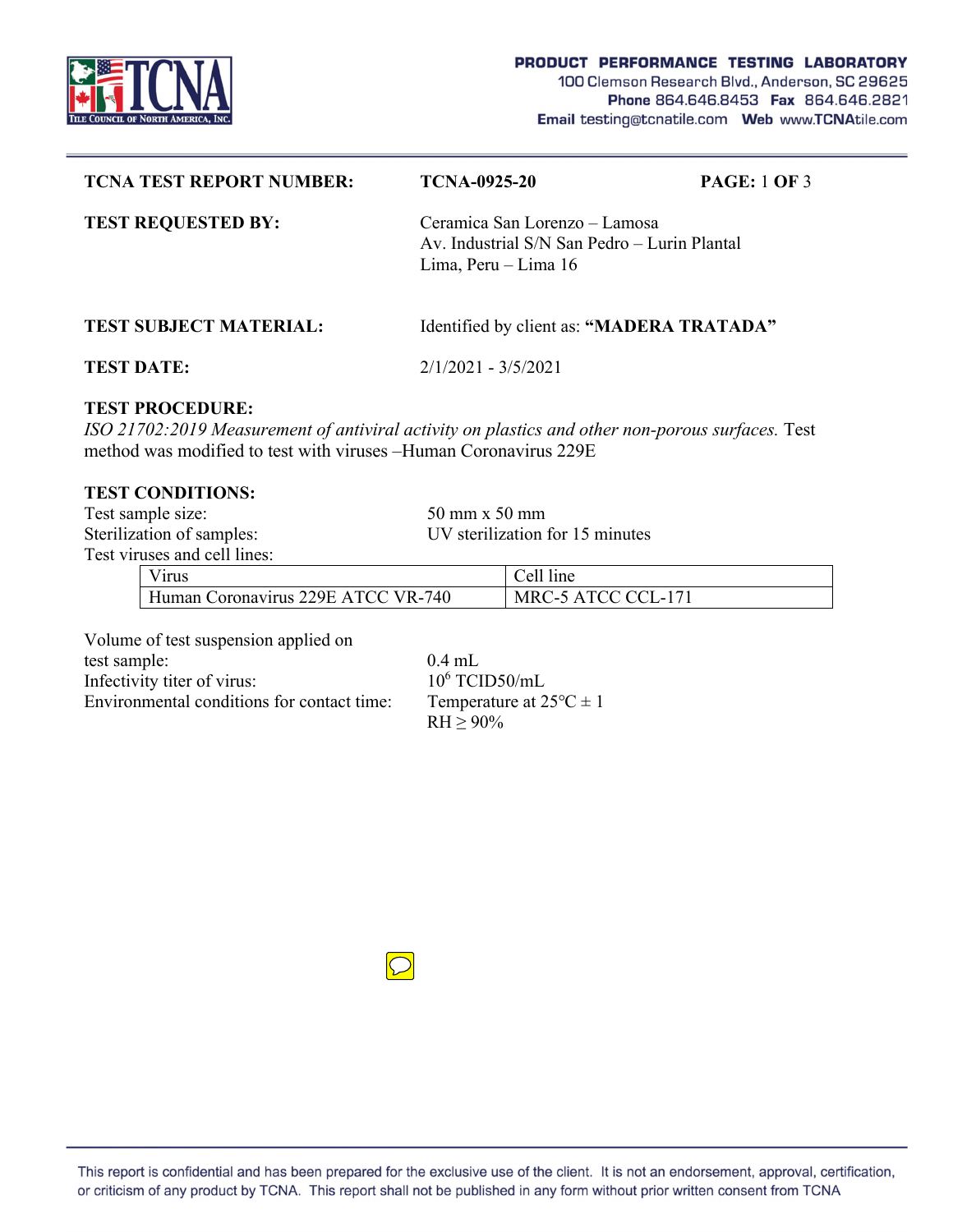

# **TCNA TEST REPORT NUMBER: TCNA-0925-20 PAGE:** 2 **OF** 3

# **Test Results:** Results of testing performed on **MADERA TRATADA** with Human Coronavirus 229E

| Sample   | Virus                     | Cell<br>line | Infectivity titer<br>TCID50/mL | Contact time     | Percentage<br>Reduction $(\%)^*$ |
|----------|---------------------------|--------------|--------------------------------|------------------|----------------------------------|
|          |                           |              |                                |                  |                                  |
| Sample 1 | Human<br>Coronavirus 229E | MRC-5        | TCID $10^6$ /mL                | 24 <sub>hr</sub> | 99.9%                            |
| Sample 2 |                           |              |                                |                  | 99.9%                            |
| Sample 3 |                           |              |                                |                  | 99.9%                            |

 \*Percentage reduction calculated per infectivity titer recovered from the glass samples after 24 hours of contact time with virus